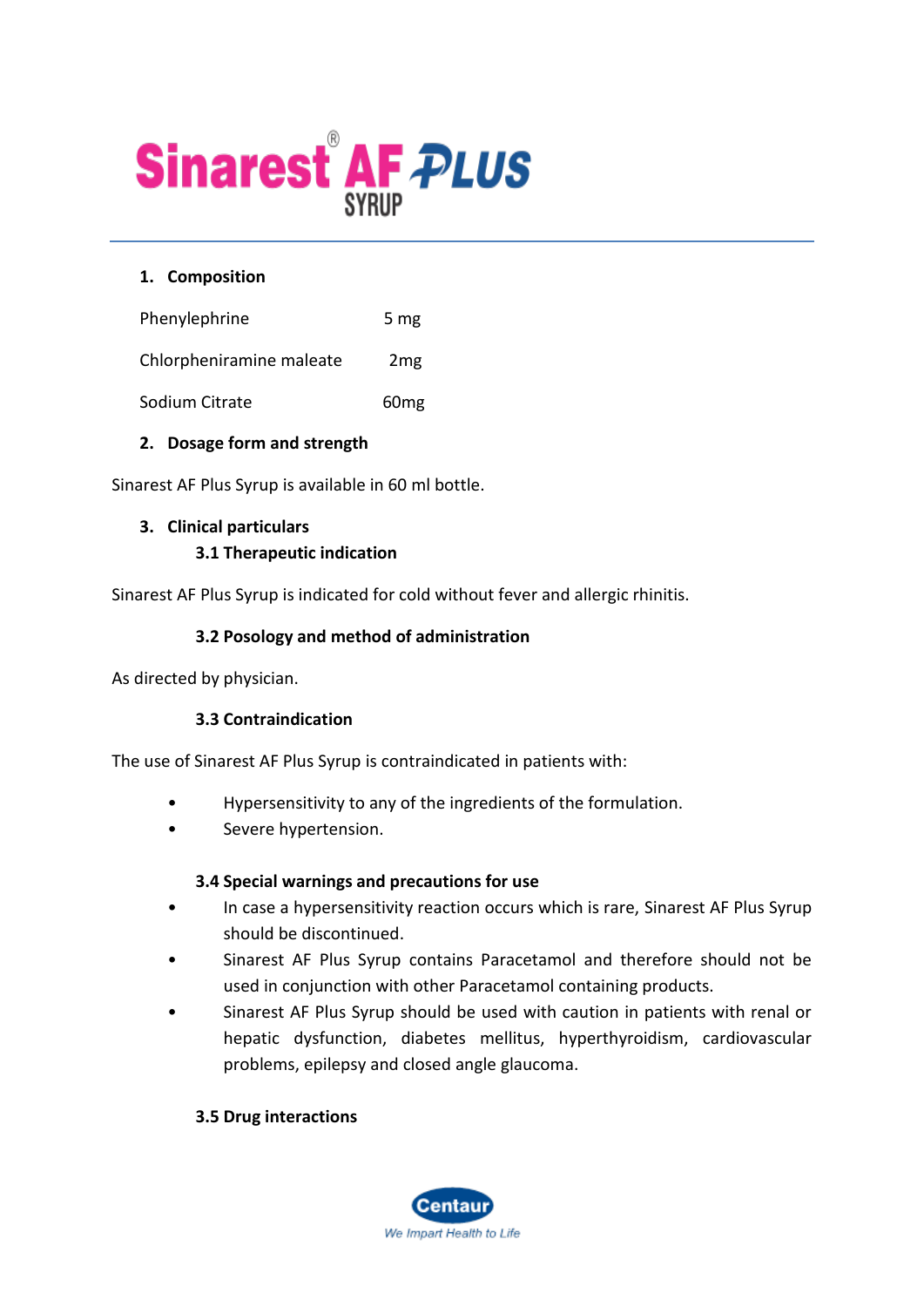Clinically significant drug interactions may occur on concomitant administration of Sinarest AF Plus Syrup with monoamine oxidase inhibitors, tricyclic antidepressants, beta-adrenergic agents, and methyldopa, reserpine and veratrum alkaloids.

## **3.6 Use in special population**

- Pediatric: Safe.
- Geriatric: Elderly population may be at greater risk for the side-effects.
- Liver impairment: Use with caution.
- Renal failure: Use with caution.
- Pregnancy and lactation: US Food and Drug Administration (FDA) has specified Chlorphenamine maleate as a pregnancy category B drug which indicates that animal and human studies have failed to demonstrate a risk to the fetus in any trimester. Paracetamol has been specified as a pregnancy category C drug which indicates that animal studies show an adverse effect on the fetus but there are no teratogenic studies of Paracetamol in pregnant women. Sinarest is recommended to be taken during pregnancy only under doctor's recommendation.

### **3.7 Effects on ability to drive and use machine**

Chlorpheniramine in Sinarest AF Plus Syrup may cause sedation. It is advisable not to drive or operate machinery when on treatment with Sinarest AF Plus Syrup.

### **3.8 Undesirable effects**

Sinarest AF Plus Syrup is generally well tolerated and adverse events are rare. Hypersensitive individuals may display ephedrine-like reactions such as tachycardia, palpitations, headache, dizziness and nausea. Use of sympathomimetics has been associated with fear, anxiety, restlessness, tremor, weakness, dysuria, insomnia, hallucinations and convulsions. Chlorpheniramine in Sinarest AF Plus Syrup may cause sedation.

#### **3.9 Overdose**

There is limited experience of overdose with Sinarest AF Plus Syrup. Initiate general symptomatic and supportive measures in all cases of overdosages where necessary.

# **4. Pharmacological properties 4.1 Mechanism of action**

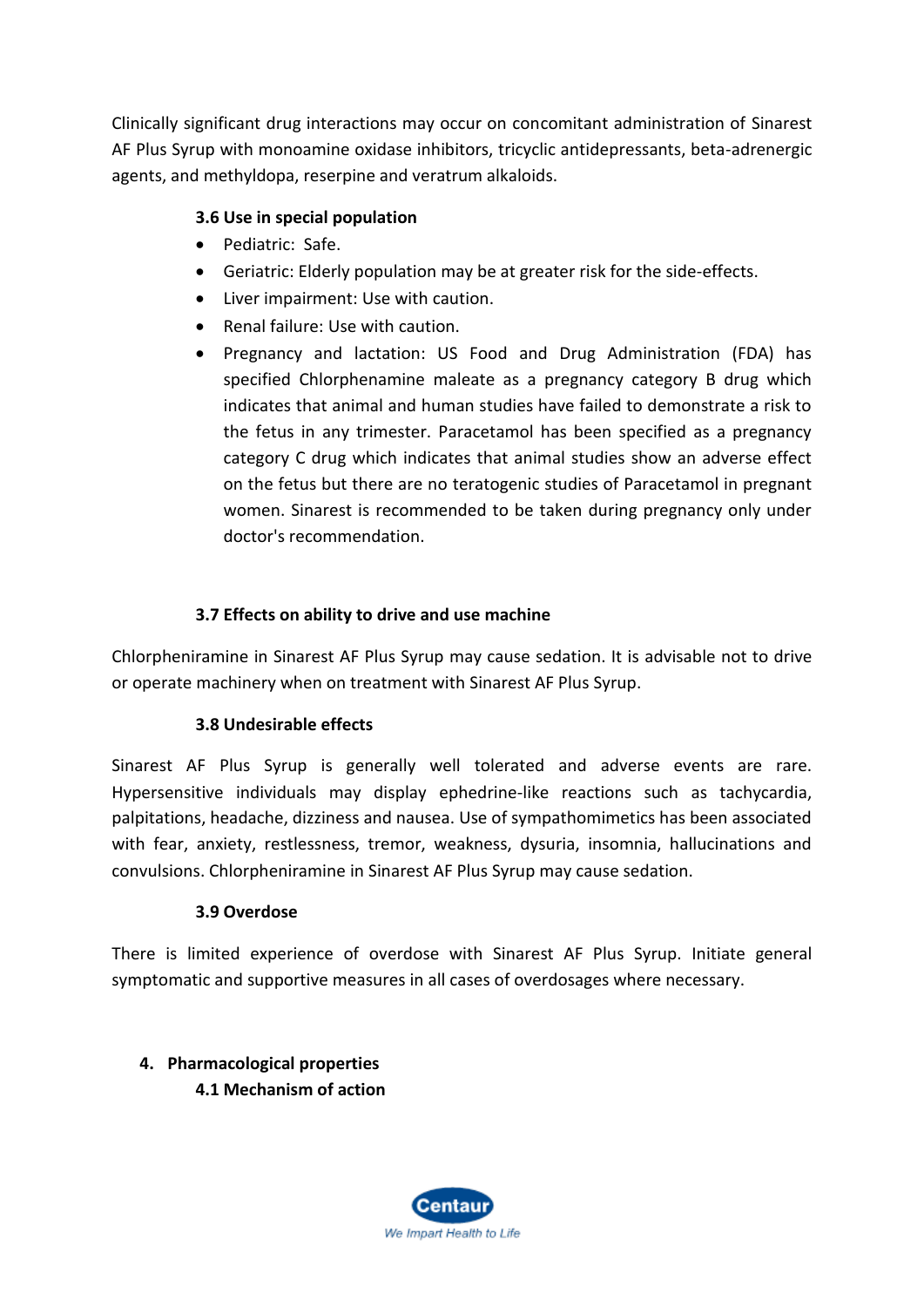Phenylephrine decreases nasal congestion by acting on  $\alpha$ 1-adrenergic receptors in the arterioles of the nasal mucosa to produce constriction; this leads to decreased edema and increased drainage of the sinus cavities.

In allergic reactions an allergen interacts with and cross-links surface IgE antibodies on mast cells and basophils. Once the mast cell-antibody-antigen complex is formed, a complex series of events occurs that eventually leads to cell-degranulation and the release of histamine (and other chemical mediators) from the mast cell or basophil. Once released, histamine can react with local or widespread tissues through histamine receptors. Histamine, acting on H1-receptors, produces pruritis, vasodilatation, hypotension, flushing, headache, tachycardia, and bronchoconstriction. Histamine also increases vascular permeability and potentiates pain. Chlorpheniramine maleate binds to the histamine H1 receptor. This block the action of endogenous histamine, which subsequently leads to temporary relief of the negative symptoms brought on by histamine.

The Sodium citrate in Sinarest AF Plus Syrup liquefies mucus and helps expectoration.

## **4.2 Pharmacodynamic properties**

Phenylephrine is a powerful vasoconstrictor. It is used as a nasal decongestant and cardiotonic agent. Phenylephrine is a postsynaptic  $\alpha$ 1-receptor agonist with little effect on β-receptors of the heart. Parenteral administration of phenylephrine causes a rise in systolic and diastolic pressures, a slight decrease in cardiac output, and a considerable increase in peripheral resistance; most vascular beds are constricted, and renal, splanchnic, cutaneous, and limb blood flows are reduced while coronary blood flow is increased. Phenylephrine also causes pulmonary vessel constriction and subsequent increase in pulmonary arterial pressure. Vasoconstriction in the mucosa of the respiratory tract leads to decreased edema and increased drainage of sinus cavities.

Chlorpheniramine maleate is a histamine H1 antagonist of the alkylamine class. It competes with histamine for the normal H1-receptor sites on effector cells of the gastrointestinal tract, blood vessels and respiratory tract. It provides effective, temporary relief of sneezing, watery and itchy eyes, and runny nose due to hay fever and other upper respiratory allergies.

Citrate prevents activation of the clotting cascade by chelating calcium ions. Citrate neutralizes acid in the stomach and urine, raising the pH.

### **4.3 Pharmacokinetic properties**

Phenylephrine has low oral bioavailability owing to irregular absorption and first-pass metabolism by monoamine oxidase in the gut and liver. When injected subcutaneously or intramuscularly it takes 10 to 15 minutes to act; subcutaneous and intramuscular injections are effective for up to about 1 hour and up to about 2 hours, respectively. Intravenous